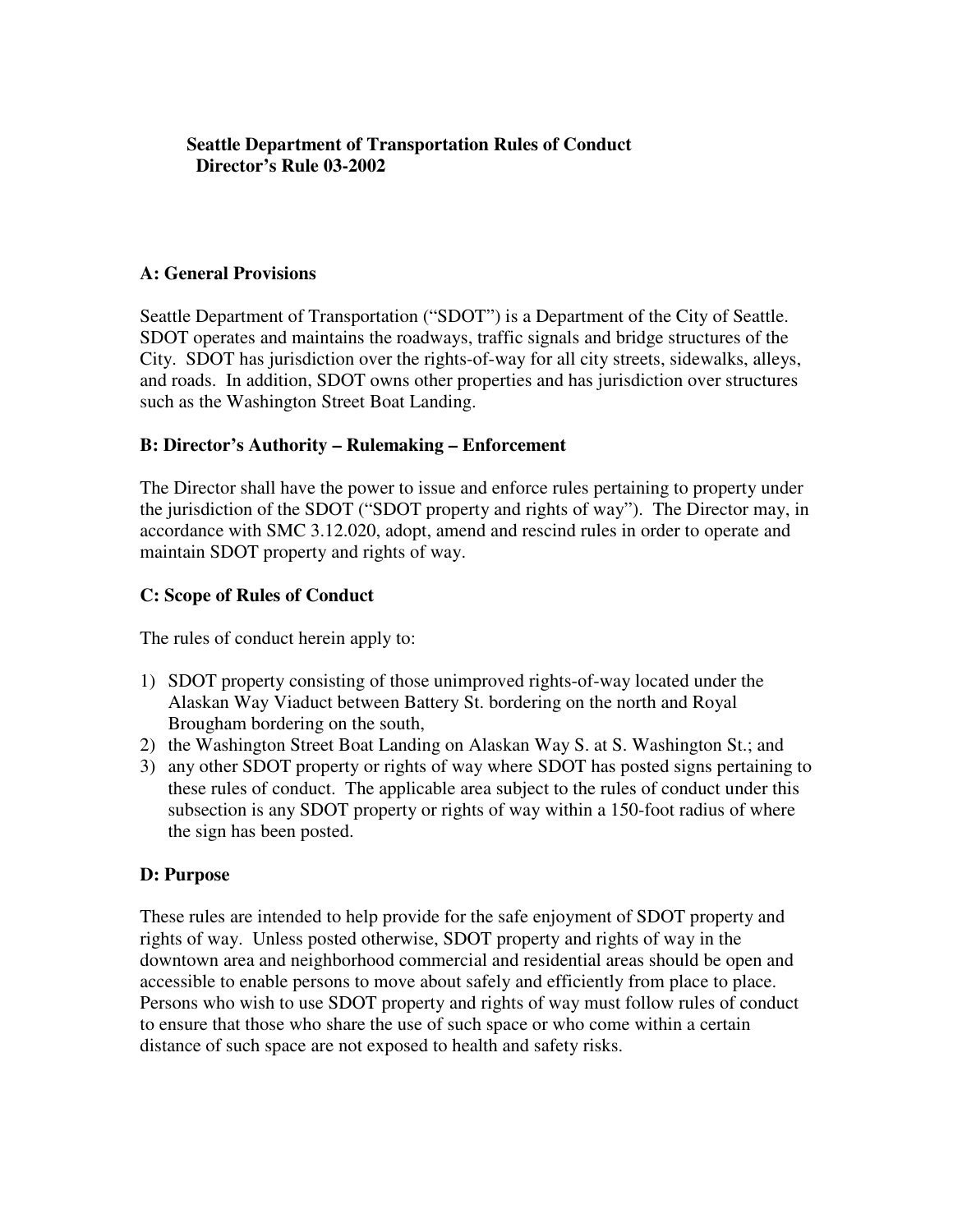Seattle Police officers routinely receive and respond to citizen complaints regarding the misuse of SDOT property and rights of way, including complaints that persons are defecating in public, camping on public property and that the rights of way are blocked by persons who are sleeping or camping. Persons camping, sleeping, lying, or otherwise remaining on SDOT property and rights of way are often engaged in behavior that creates unsightly, unsanitary, and unsafe conditions for themselves and the surrounding community. Persons using SDOT property and rights of way often leave large amounts of garbage, including needles used to inject illegal drugs, empty alcoholic beverage containers, empty or partially empty food containers, and materials used for personal hygiene purposes. Open fires create hazards for SDOT property and rights of way users, area residents, and businesses. Rodents are attracted to areas in response to discarded food and other materials used to cook, prepare and eat food. Also, persons are often observed engaging in bodily functions, such as urinating, defecating and vomiting on SDOT property and rights of way. Such persons are often combative with Seattle Police officers when asked to move to allow work crews to clean SDOT property and rights of way. Non-city organizations are often prevented from adequately cleaning property adjacent to SDOT property and rights of way by persons sleeping or camping on SDOT property and rights of way who refuse to move their person or belongings.

Unruly or illegal behavior deters and dissuades the public from full utilization of SDOT property and rights of way. Obstacles or hazardous conditions may exist on some SDOT property and rights of way. To ensure the protection of the public and SDOT employees, access to some SDOT property and rights of way should be prohibited, restricted, or certain activities be limited or restricted.

Inappropriate behavior on SDOT property and rights of way diminishes the assets available for the citizens of Seattle to enjoy. These rules of conduct are designed to enable citizens to enjoy and use SDOT property and rights of way in a safe and secure manner, to protect the economic viability of the city, and to allow city and private agencies to adequately clean public spaces and adjacent private property.

All persons using SDOT property and rights of way shall be governed by these rules of conduct and shall comply with written or oral instructions issued by the Director of SDOT ("Director"), SDOT employees, or a Seattle Police officer to enforce these regulations.

Any violation of these rules of conduct may result in revocation of permission to remain on SDOT property and rights of way and potential prosecution for criminal offenses under applicable ordinances or statutes.

#### **E: Rules of Conduct**

The rules of conduct for SDOT property and rights of way covered by this rule are as follows: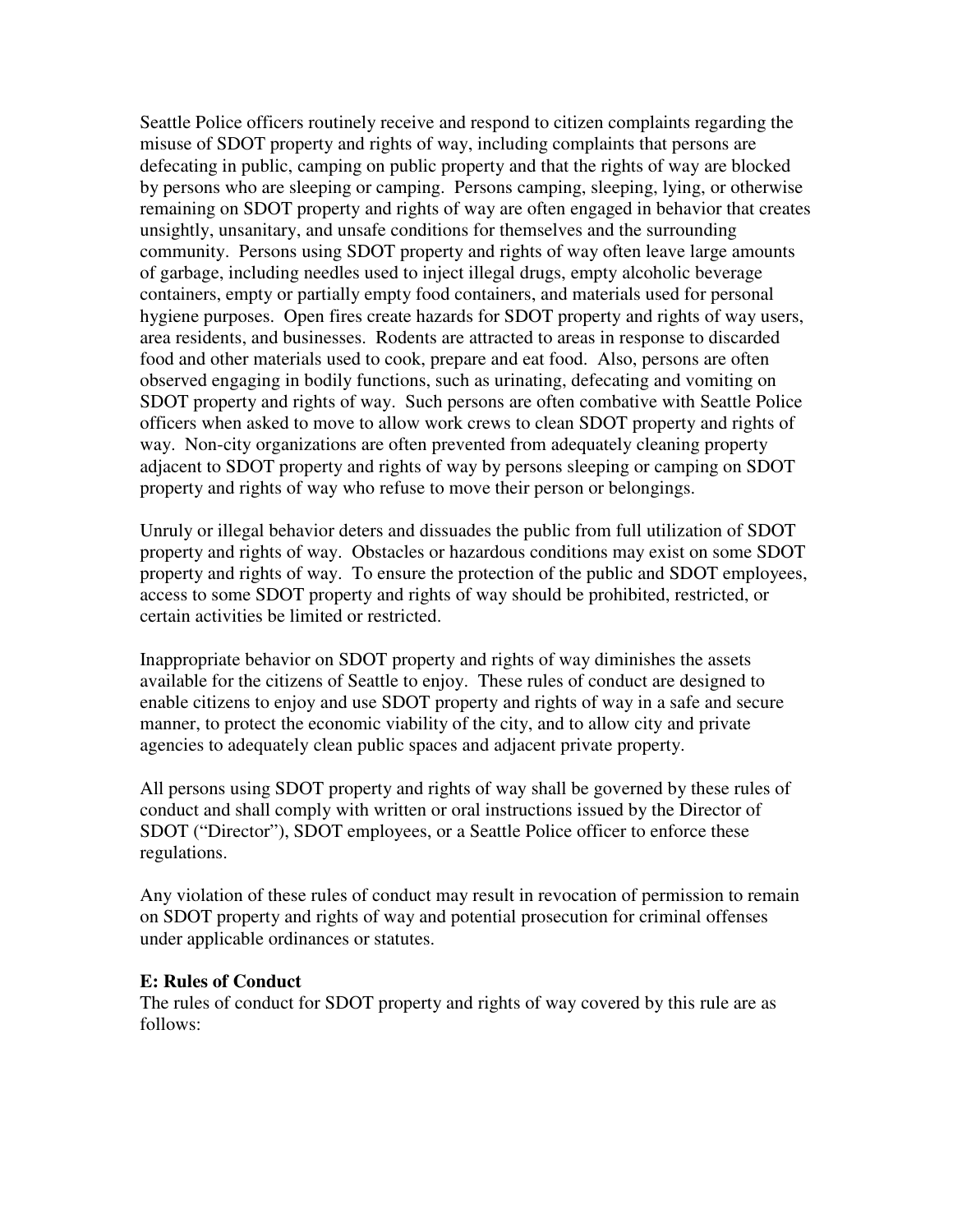- 1. No amplified sound or other noise that unreasonably disturbs another (unless part of an approved activity).
- 2. No possession or consumption of alcoholic beverages or illegal drugs.
- 3. No feeding birds, squirrels, rodents and other creatures found in and around SDOT property and rights of way.
- 4. No camping.
- 5. No sleeping or lying down.
- 6. No behavior, including fighting, harassment ("harassment" means both physical and verbal harassment and threatening behavior), and obscene language or gestures, that unreasonably interferes with others' use of the premises, or any act which could result in risk of harm to persons or property.
- 7. No leaving personal items unattended.
- 8. No skateboarding, roller-blading, roller-skating, or use of scooters, or other wheeled devices on area other than established traveled rights-of-way.
- 9. No blocking walkways, sidewalks, or public rights-of-way.
- 10. No entering restricted areas or areas where "no trespassing" signs are posted.
- 11. No sexual misconduct or offensive touching.
- 12. No possession or use of flammable liquids, explosives, acid, or any other article or material in a manner that is likely to cause harm to persons or property.
- 13. No possession or use of an illegal weapon, fireworks or firecrackers (or other similar devices).
- 14. No behavior that unreasonably interferes with others' ability to use and enjoy SDOT property and rights of way
- 15. No engaging in any activity prohibited by law.

# **F: Definitions**

Unless clearly inconsistent with the context in which used, the following definitions apply:

**1. "Amplified Sound"** means any sound from a sound amplifier or other device capable of producing, amplifying, or reproducing sound that can be heard at a distance of seventy-five feet (75<sup>'</sup>) or more from the source of the sound.

**2. "Camping"** means to erect a tent or other shelter, which may include a motor vehicle, or to use sleeping equipment, such as sleeping bags, blankets, cardboard, traps or similar coverings, or to create an open flame or fire except at city designated cooking facilities, for living accommodation purposes, such as sleeping and eating.

**3. "Director"** means the Seattle Department of Transportation Director or his or her designee.

**4. "Fighting"** means words or conduct between two or more persons that unreasonably interferes with others' ability to use and enjoy SDOT property and rights of way.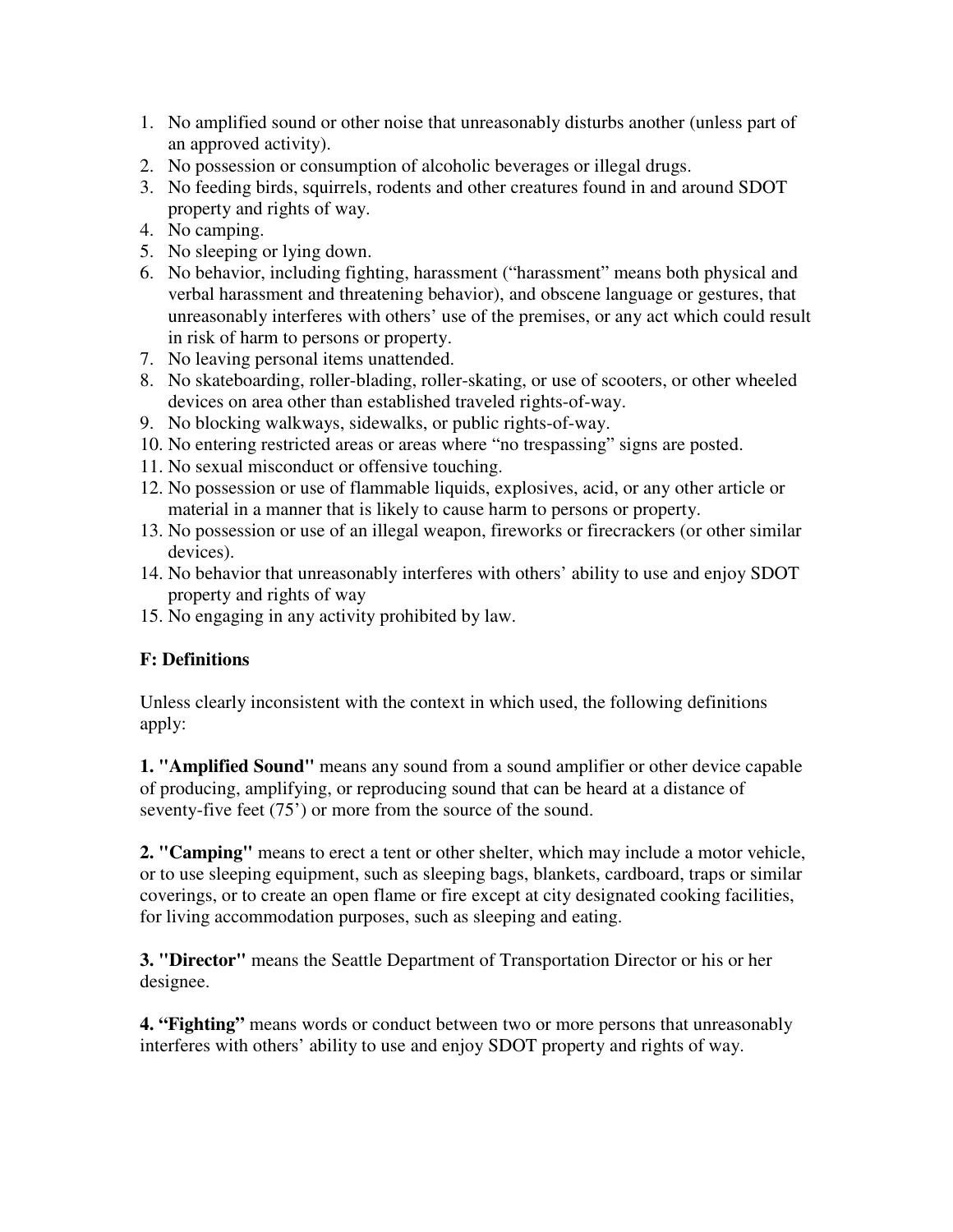**5. "Harassment"** means to use fighting words, threats, or obscene language, or to engage in conduct directed at a specific person, which alarms, annoys, disturbs, or puts the person in reasonable apprehension of assault or harm to property.

**6. "Offensive Touching"** means touching another person without permission from the person who is being touched, and the touching is offensive or unwanted.

**7. "Physical Harassment"** – see definition of "harassment."

**8. "Sexual Misconduct"** means sexual conduct including sexual intercourse which occurs upon any penetration or contact between persons involving the sex organs of one and the mouth or anus of another, or masturbation of one person by another or of one person on himself or herself, or any open exposure of any portion of the breast below the top of the areola or any portion of the pubic region, anus, buttocks, vulva, or genitals knowing that such conduct is likely to cause reasonable affront or alarm.

**9. "Threatening Behavior"** – see definition of "harassment."

**10. "Verbal Harassment"** – see definition of "harassment."

**11. "Wheeled Devices"** means all wheeled devices, including vehicles, such as bicycles, skateboards, roller-skates, inline skates, and scooters, except for:

**a.** wheeled equipment used by disabled individuals to be ambulatory, and **b.** children's strollers.

Wheeled devices such as bikes, skateboards, roller-skates, inline skates, scooters, may be used only for transportation on established traveled rights of ways such as bike trails, sidewalks, and street rights-of-way. Licensed motor vehicles may travel on nonrestricted portions of the roadway, alleyway and, unless otherwise indicated, other areas commonly open to licensed motorized vehicles.